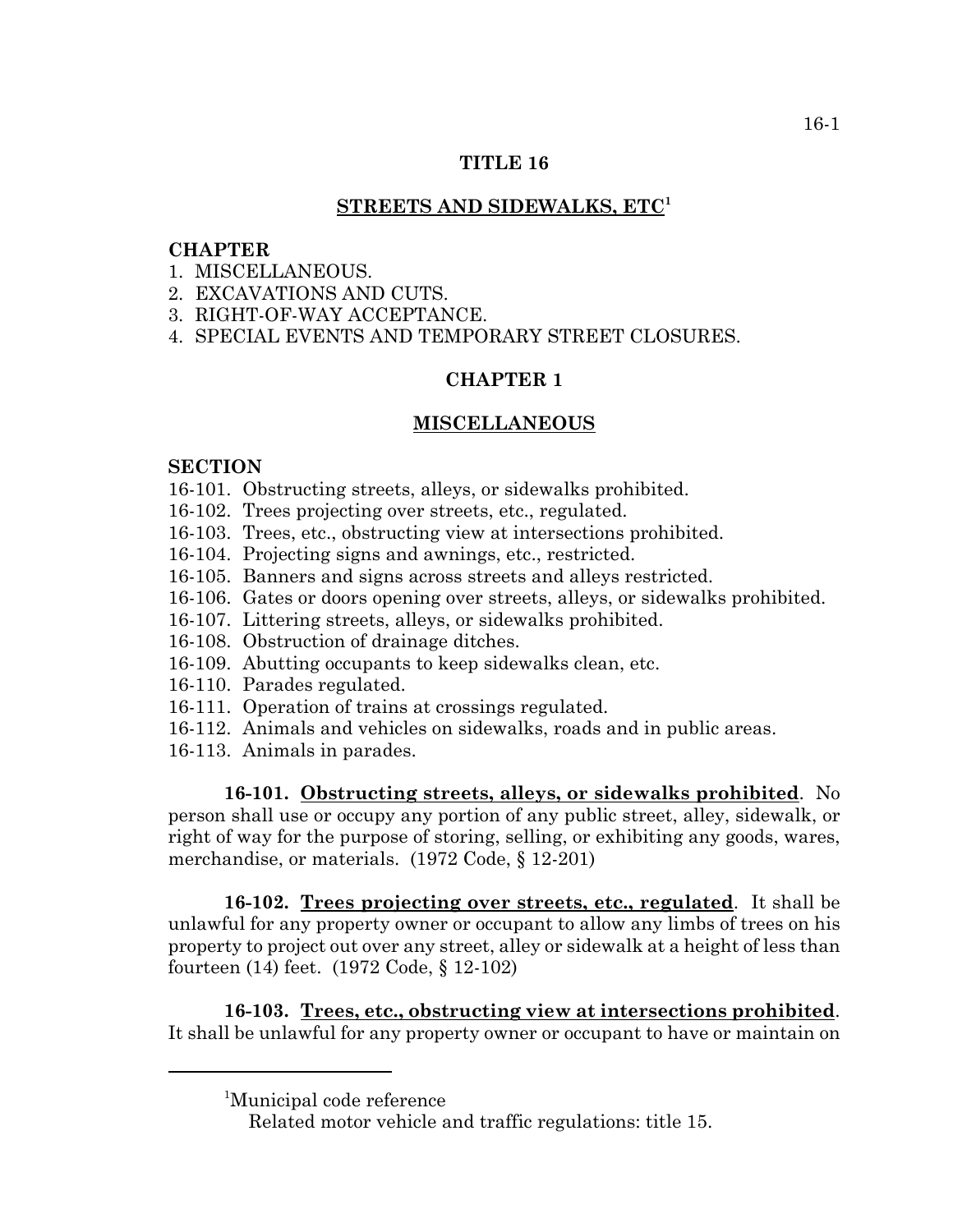his property any tree, hedge, billboard, or other obstruction which prevents persons driving vehicles on public streets or alleys from obtaining a clear view of traffic when approaching an intersection. (1972 Code, § 12-203)

**16-104. Projecting signs and awnings, etc., restricted**. Signs, awnings, or other structures which project over any street or other public way shall be erected subject to the requirements of the building code.<sup>1</sup> (1972 Code, § 12-204)

**16-105. Banners and signs across streets and alleys restricted**. It shall be unlawful for any person to place or have placed any banner or sign across any public street or alley except when expressly authorized by the governing body. (1972 Code, § 12-205)

**16-106. Gates or doors opening over streets, alleys, or sidewalks prohibited**. It shall be unlawful for any person owning or occupying property to allow any gate or door to swing open upon or over any street, alley, or sidewalk. (1972 Code, § 12-206)

**16-107. Littering streets, alleys, or sidewalks prohibited**. It shall be unlawful for any person to litter, place, throw, or allow to fall on any street, alley, or sidewalk any refuse, glass, tacks, or other objects or materials which are unsightly or which obstruct or tend to limit or interfere with the use of such public ways and places for their intended purposes. (1972 Code, § 12-207)

**16-108. Obstruction of drainage ditches**. It shall be unlawful for any person to permit or cause the obstruction of any drainage ditch in any public right of way. (1972 Code, § 12-208)

**16-109. Abutting occupants to keep sidewalks clean, etc**. The occupants of property abutting on a sidewalk are required to keep the sidewalk clean. Also, immediately after a snow or sleet, such occupants are required to remove all accumulated snow and ice from the abutting sidewalk. (1972 Code, § 12-209)

**16-110. Parades regulated**. It shall be unlawful for any club, organization, or similar group to hold any meeting, parade, demonstration, or exhibition on the public streets without some responsible representative first securing a permit from the finance director. No permit shall be issued by the finance director unless such activity will not unreasonably interfere with traffic

<sup>1</sup> Municipal code reference

Building code: title 12, chapter 1.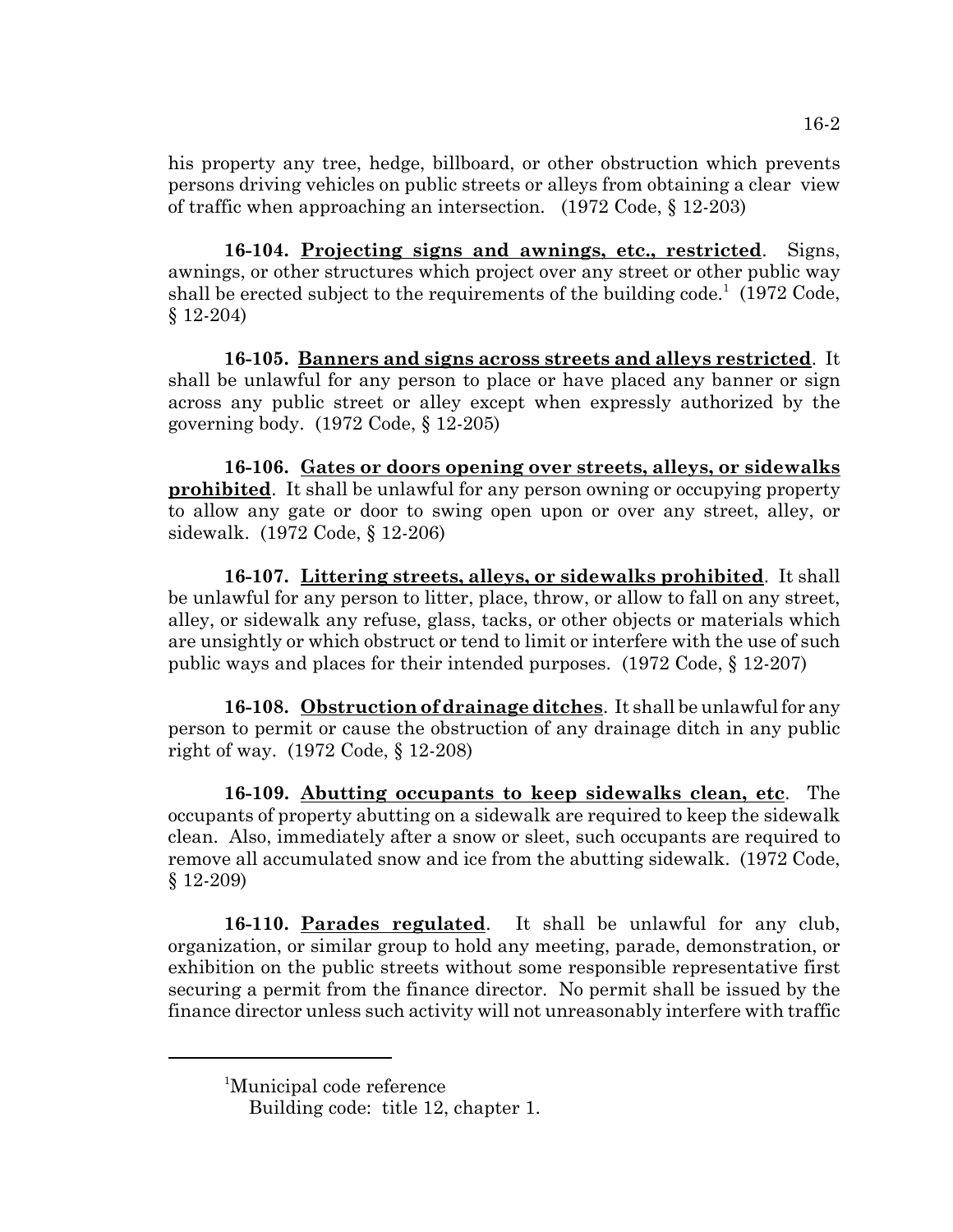and unless such representative shall agree to see to the immediate cleaning up of all litter which shall be left on the streets as a result of the activity. Furthermore, it shall be unlawful for any person obtaining such a permit to fail to carry out his agreement to immediately clean up the resulting litter. (1972 Code, § 12-210, as amended by Ord. #808, Jan. 1998)

**16-111. Operation of trains at crossings regulated**. No person shall operate any railroad train across any street or alley without giving a warning of its approach as required by state law. It shall be unlawful to stop a railroad train so as to block or obstruct any street or alley for a period of more than five (5) consecutive minutes. (1972 Code, § 12-211, modified)

**16-112. Animals and vehicles on sidewalks, roads and in public areas**. It shall be unlawful for any person to ride, lead or tie any animal, or ride, push, pull or place any vehicle across or upon any sidewalk, street, public way or any public area within the city in such manner as to unreasonably interfere with or obstruct pedestrians, traffic or other usual activities occurring upon such sidewalk, street, public way or public area. It shall also be unlawful for any person to knowingly allow any minor under his control to violate this section. Violations of the foregoing shall subject the offender to a fine of up to fifty dollars (\$50.00) for each violation. This provision shall be in expansion of and not in limitation of any ordinances prohibiting animals running at large. (1972 Code, § 12-212, as amended by Ord. #1188, Nov. 2007)

**16-113. Animals in parades**. (1) It shall be unlawful for any person to ride, lead, tie, pull, push or place any animal in a parade whether such parade is sponsored by a private or public organization or is conducted by the city unless such person has received approval of the chief of police and files with the chief of police a sworn statement as to the ownership of the animal and a liability insurance policy naming the owner(s) and rider(s) or handler(s) thereof as insureds.

(2) Violation of the forgoing shall subject the offender to a fine of up to fifty dollars (\$50.00) for each violation.

(3) The animal used by any person to violate or attempt to violate the forgoing may be immediately seized and secured by the police department until satisfactory arrangements are made to comply with the foregoing provisions or remove the animal. (as added by Ord. #1188, Nov. 2007)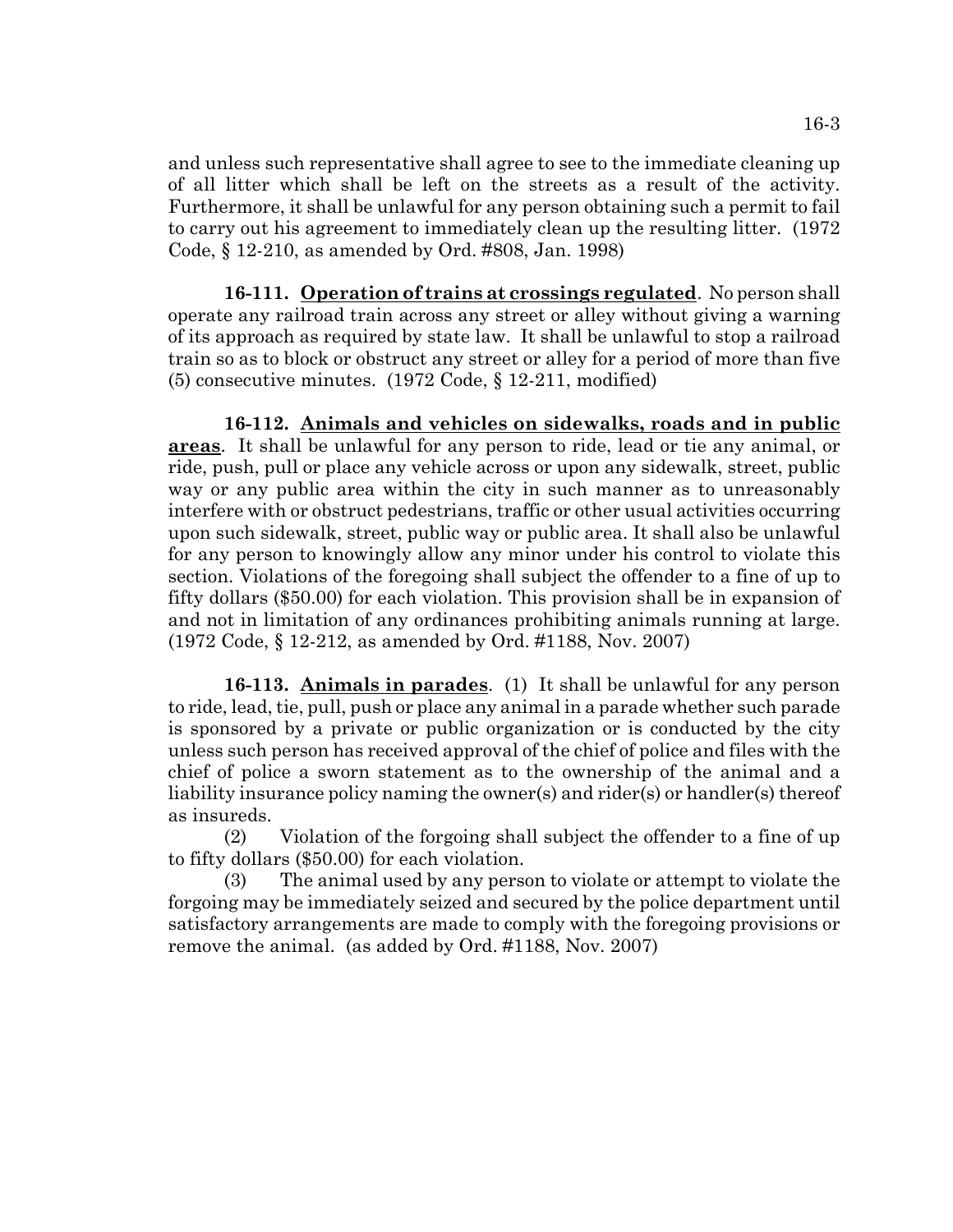## **CHAPTER 2**

# **EXCAVATIONS AND CUTS<sup>1</sup>**

#### **SECTION**

- 16-201. Permit required.
- 16-202. Applications.
- 16-203. Fee.
- 16-204. Deposit or bond.
- 16-205. Manner of excavating--barricades and lights--temporary sidewalks.
- 16-206. Restoration of streets, etc.
- 16-207. Insurance.
- 16-208. Time limits.
- 16-209. Supervision.
- 16-210. Driveway curb cuts.

**16-201. Permit required**. It shall be unlawful for any person, firm, corporation, association, or others, to make any excavation in any street, alley, or public place, or to tunnel under any street, alley, or public place without having first obtained a permit as herein required, and without complying with the provisions of this chapter; and it shall also be unlawful to violate, or vary from, the terms of any such permit; provided, however, any person maintaining pipes, lines, or other underground facilities in or under the surface of any street may proceed with an opening without a permit when emergency circumstances demand the work to be done immediately and a permit cannot reasonably and practicably be obtained beforehand. The person shall thereafter apply for a permit on the first regular business day on which the office of the health and code administrator is open for business, and said permit shall be retroactive to the date when the work was begun. (1972 Code, § 12-101)

**16-202. Applications**. Applications for such permits shall be made to the codes and health administrator, or such person as he may designate to receive such applications, and shall state thereon the location of the intended excavation or tunnel, the size thereof, the purpose thereof, the person, firm, corporation, association, or others doing the actual excavating, the name of the person, firm, corporation, association, or others for whom the work is being done, and shall contain an agreement that the applicant will comply with all

<sup>1</sup> State law reference

This chapter was patterned substantially after the ordinance upheld by the Tennessee Supreme Court in the case of City of Paris, Tennessee v. Paris-Henry County Public Utility District, 207 Tenn. 388, 340 S.W.2d 885 (1960).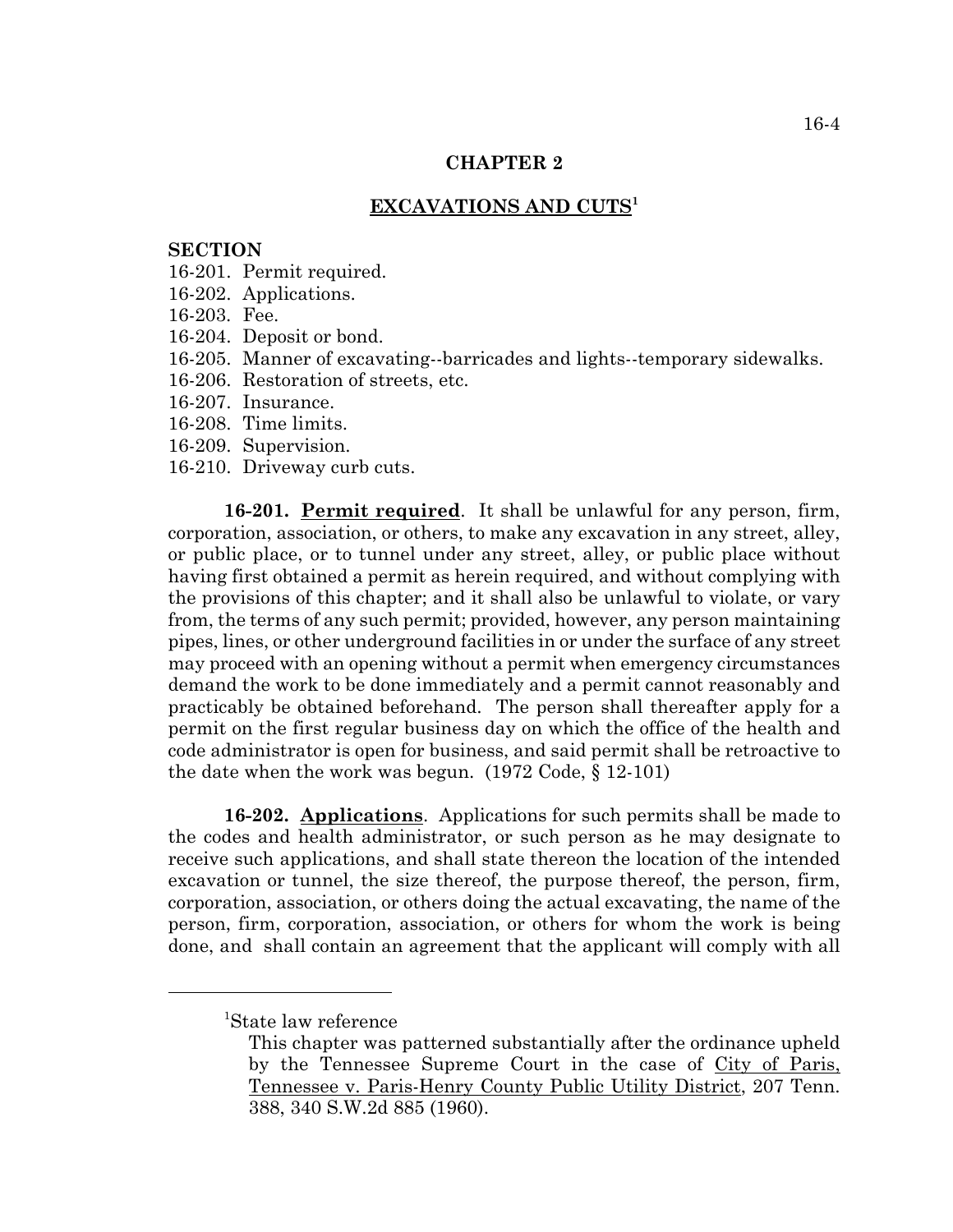ordinances and laws relating to the work to be done. Such application shall be rejected or approved by the codes and health administrator within twenty-four (24) hours of its filing. (1972 Code, § 12-102)

**16-203. Fee**. The fee for such permits shall be ten dollars (\$10.00) for excavations or tunnels.

This fee shall not be applicable to governmental entities. (1972 Code, § 12-103)

**16-204. Deposit or bond**. No such permit shall be issued unless and until the applicant therefor has deposited with the finance director a cash deposit. The deposit shall be in the sum of twenty-five dollars (\$25.00) if no pavement is involved or seventy-five dollars (\$75.00) if the excavation is in a paved area, to insure the proper restoration of the ground and laying of the pavement, except that where the amount of the deposit is clearly inadequate to cover the cost of restoration the finance director may increase the amount of the deposit to an amount considered by him to be adequate to cover the said cost. From this deposit shall be deducted the expense to the municipality of relaying the surface of the ground or pavement, and of making the refill if this is done by the municipality or at its expense. The balance shall be returned to the applicant without interest after the tunnel or excavation is completely refilled and the surface or pavement is restored.

In lieu of a deposit the applicant may deposit with the finance director a surety bond in such form and amount as the finance director shall deem adequate to cover the costs to the municipality if the applicant fails to make proper restoration. (1972 Code, § 12-104, as amended by Ord. #808, Jan. 1998)

**16-205. Manner of excavating--barricades and lights--temporary sidewalks**. Any person, firm, corporation, association, or others making any excavation or tunnel shall do so according to the terms and conditions of the application and permit authorizing the work to be done. Sufficient and proper barricades and lights shall be maintained to protect persons and property from injury by or because of the excavation being made. If any sidewalk is blocked by any such work, a temporary sidewalk shall be constructed and provided which shall be safe for travel and convenient for users. (1972 Code, § 12-105)

**16-206. Restoration of streets, etc**. Any person, firm, corporation, association or others (collectively called contractor) making any excavation or tunnel in or under any street, alley, or public place in this municipality shall restore said street, alley or public place to its original condition. During excavation and after it is completed, the contractor shall backfill the work site before the end of each work day with at least four (4") inches of cold or hot asphalt mix, which shall be checked periodically by the contractor and repaired or refilled, if necessary, until final resurfacing. Final resurfacing must be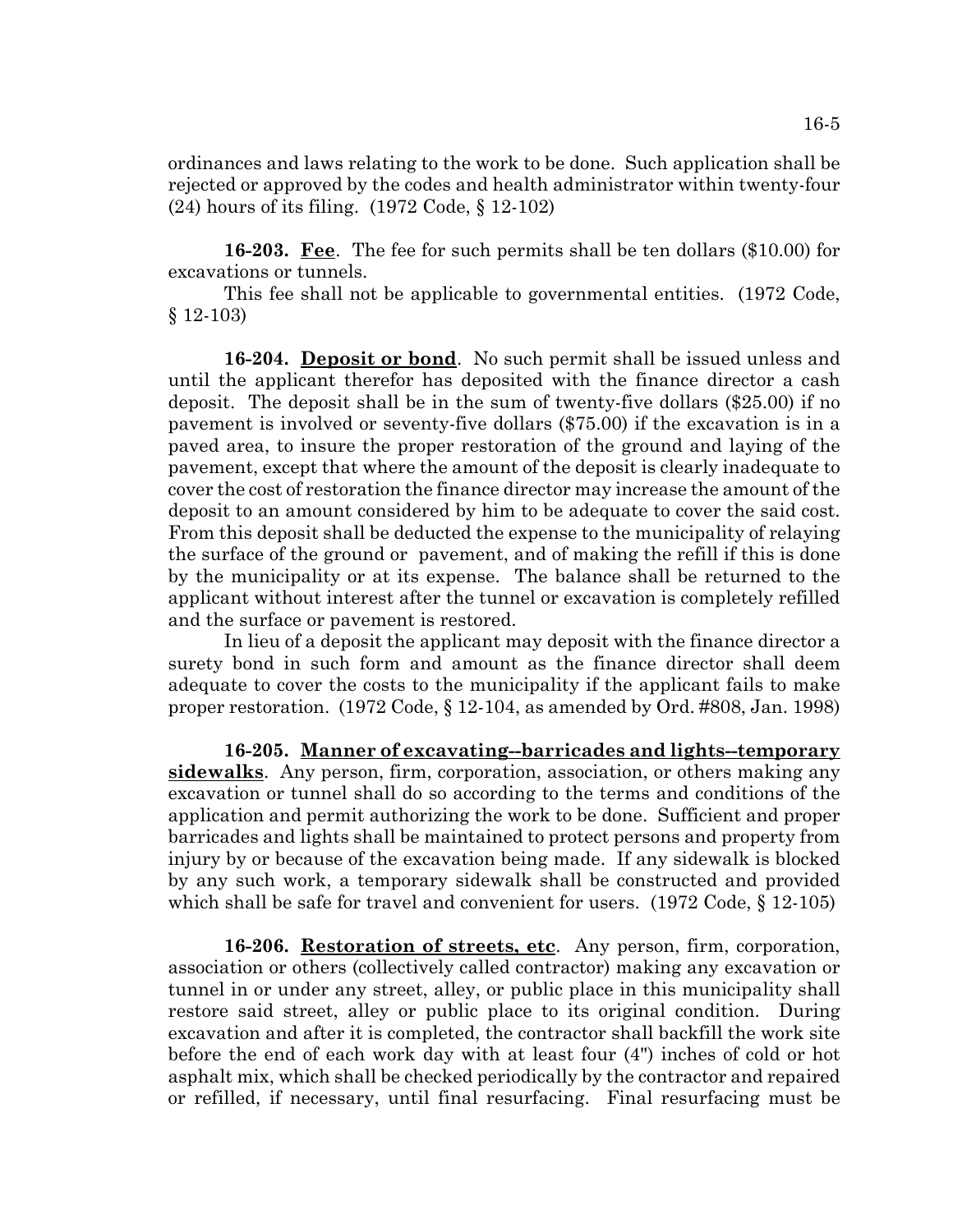completed within sixty (60) days after completion of construction, or within five (5) days after notice from the City of Manchester, whichever occurs first, by repairing the excavation site with concrete or a hot asphalt mix, and to the satisfaction of the City of Manchester, Public Works and Codes Department.

If the street, alley or public place is not restored according to the requirements of this section, the City of Manchester will do the work, and an accurate account of the expense involved shall be kept, and the total cost of the repair shall be charged to such person, firm, corporation or association which made the excavation. (1972 Code, § 12-106, as replaced by Ord. #1089, Jan. 2005)

**16-207. Insurance**. In addition to making the deposit or giving the bond hereinbefore required to insure that proper restoration is made, each person applying for an excavation permit shall file a certificate of insurance indicating that he is insured against claims for damages for personal injury as well as against claims for property damage which may arise from or out of the performance of the work, whether such performance be by himself, his subcontractor, or anyone directly or indirectly employed by him. Such insurance shall cover collapse, explosive hazards, and underground work by equipment on the street, and shall include protection against liability arising from completed operations. The amount of the insurance shall be prescribed by the finance director in accordance with the nature of the risk involved; provided, however, that the liability insurance for bodily injury shall not be less than \$100,000 for each person and \$300,000 for each accident, and for property damages not less than \$25,000 for any one accident and a \$75,000 aggregate. (1972 Code, § 12-107, as amended by Ord. #808, Jan. 1998)

**16-208. Time limits**. Each application for a permit shall state the length of time it is estimated will elapse from the commencement of the work until the restoration of the surface of the ground or pavement, or until the refill is made ready for the pavement to be put on by the municipality if the municipality restores such surface pavement. It shall be unlawful to fail to comply with this time limitation unless permission for an extension of time is granted by the finance director. (1972 Code, § 12-108, as amended by Ord. #808, Jan. 1998)

**16-209. Supervision**. The contractor must give notice to the director of public works before excavation begins, immediately prior to, and on the same day, that the excavation is started, and on each day thereafter that any excavation is done, until the work is complete and the street or alley is restored in accordance with this ordinance. The director of public works shall from time to time inspect all excavations and tunnels being made in or under any public street, alley, or other public place in the municipality to see to the enforcement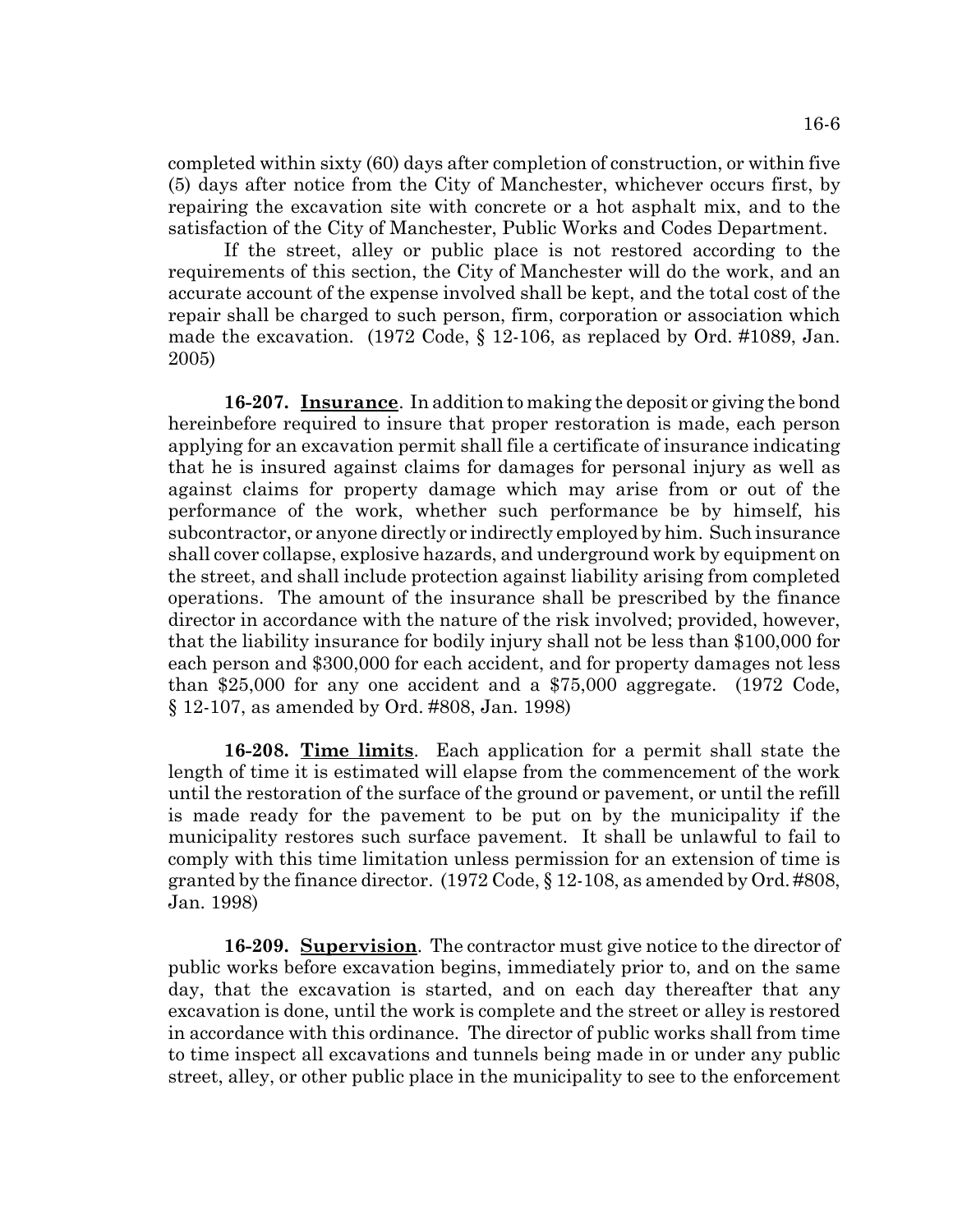of the provisions of this chapter. (1972 Code, § 12-109, as replaced by Ord. #1089, Jan. 2005)

**16-210. Driveway curb cuts**. No one shall cut, build, or maintain a driveway to a public street without first obtaining a permit from the health and codes administrator and complying with these conditions:

(1) The health and codes administrator shall not issue a permit until the director of general services shall have examined the location of the driveway curb cut and specified the minimum diameter and/or length of the driveway tile, which specifications must be met during construction.

(2) A permit shall not be issued when the contemplated driveway is to be so located or constructed as to create an unreasonable hazard to pedestrian and/or vehicular traffic within the discretion of the health and codes administrator.

(3) Driveway width and location shall be controlled by the zoning  $ordinate<sup>1</sup>$ 

(4) Driveway aprons shall not extend out into the street.

(5) If a driveway tile is necessary, it must be installed by the City of Manchester, Department of General Services.

(6) The driveway tile installation fee shall be three hundred dollars (\$300.00), plus the cost of the tile if furnished by the city. The installation fee for driveways wider than 20 feet shall be increased by \$12.50 per foot in excess of 20 feet, plus the cost of the tile.

(7) If the driveway crosses an existing sidewalk, the sidewalk cut shall be done at the expense of the owner and according to the specifications set out by the director of general services.

(8) The health and codes administrator shall not issue the permit to cut, build or maintain a driveway to the public street until the appropriate installation fee and/or tile cost has been paid to the finance director and a receipt for payment is attached to the permit. (1972 Code, § 12-110, as amended by Ord. #808, Jan. 1998, Ord. #914, Jan. 2001, and Ord. #1295, May 2011)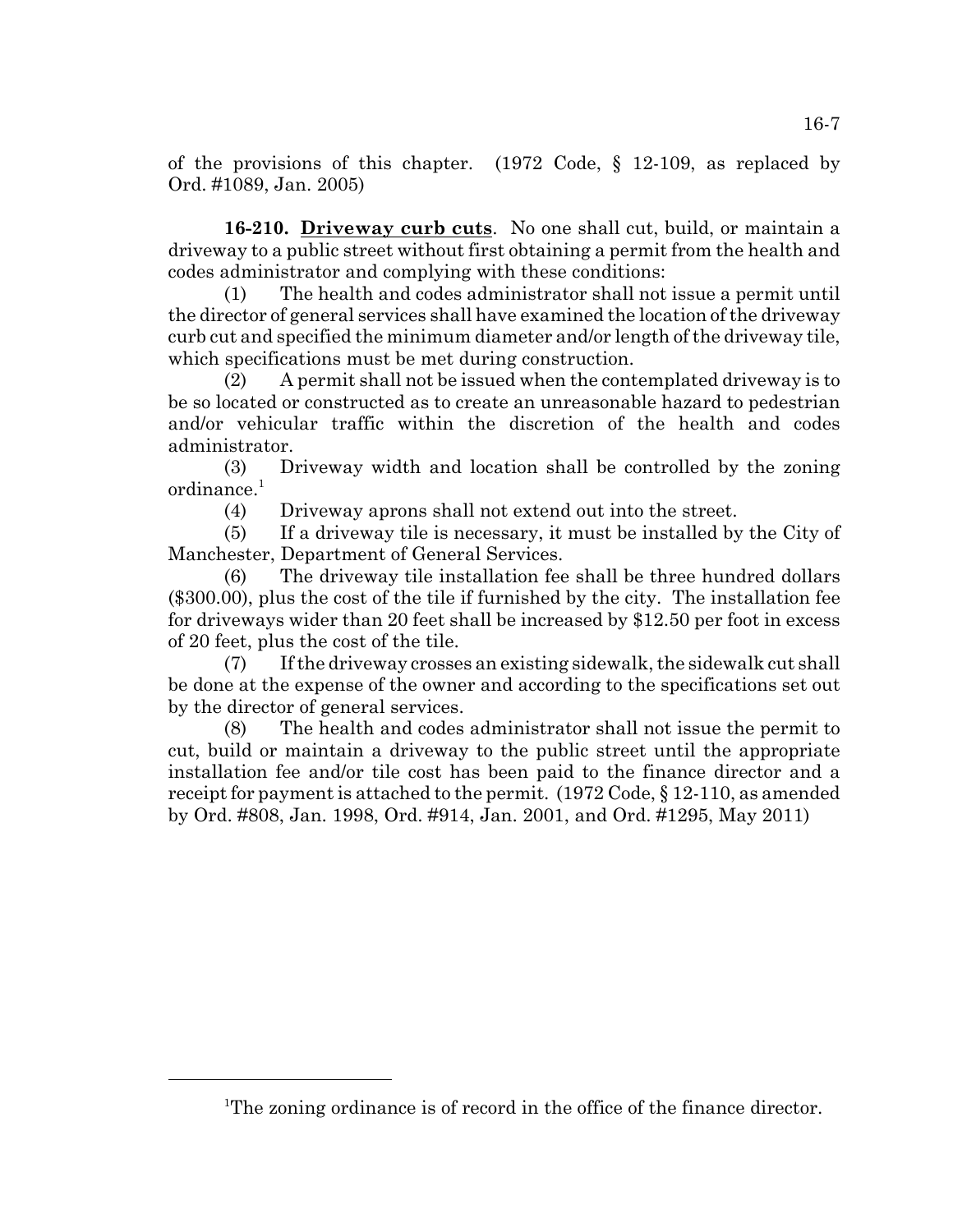# **CHAPTER 3**

# **RIGHT-OF-WAY ACCEPTANCE**

### **SECTION**

16-301. Acceptance of rights-of-way.

16-302. New streets.

16-303. Existing streets.

16-304. Street class.

16-305. Maintenance standards.

16-306. City street list.

16-307. Street closure.

**16-301. Acceptance of rights-of-way**. All streets that are maintained by the city must be approved as city streets and included on the city street list. (as added by Ord. #768, July 1996)

**16-302. New streets**. All new streets constructed in the City of Manchester shall be approved in the following manner:

(1) The director of general services must certify to the Manchester Regional Planning Commission that the street meets the minimum roadway standards as specified by the Subdivisions Regulations of the City of Manchester, and

(2) The Manchester Regional Planning Commission must recommend acceptance to the board of mayor and aldermen, and

(3) The street must be accepted and named by resolution of the board of mayor and aldermen, and

(4) The right-of-way must be deeded to the city by the owner of the property, and

(5) The street must be entered into a city street list maintained by the recorder. (as added by Ord. #768, July 1996)

**16-303. Existing streets**. Existing streets will receive consideration for acceptance by the city if:

(1) The street serves two (2) or more property owners, has been maintained by the city in the past, has direct access to an existing street, and a minimum right-of-way of forty (40) feet, and

(2) The street is expressly dedicated by the owner, or

(3) The street has been open to public travel for a minimum of five (5) years with the permission of the owner, or

(4) The street has been adversely used for more than twenty (20) years, creating a prescriptive right, and

(5) The Manchester Regional Planning Commission must recommend acceptance to the board of mayor and aldermen, and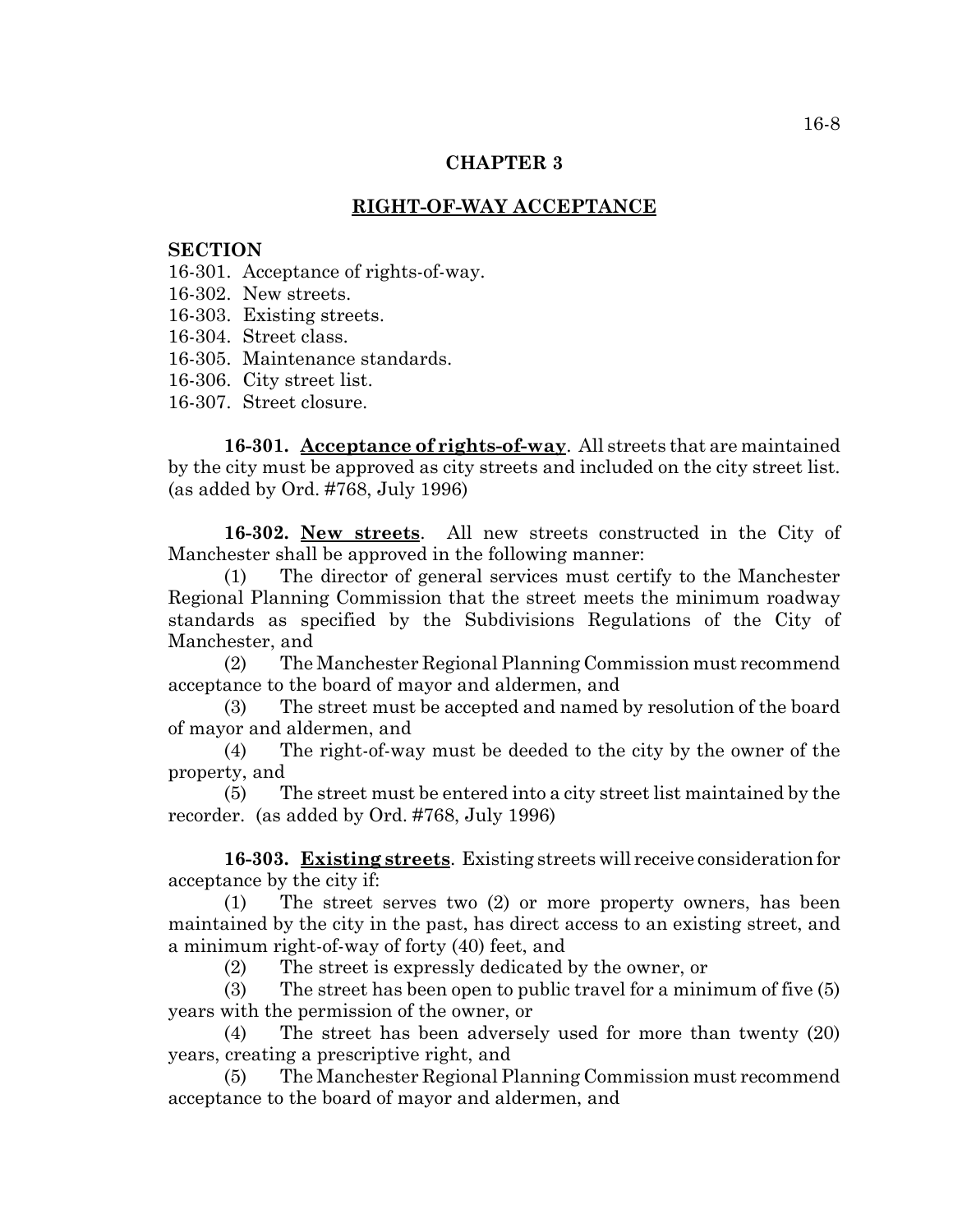(6) The street must be accepted by resolution of the board of mayor and aldermen, and

(7) The street must be entered into a city street list maintained by the recorder. (as added by Ord. #768, July 1996)

**16-304. Street class**. Every street shall be classed by the city at the time it is accepted, and subsequently changed only by resolution of the board of mayor and aldermen. The four street classes shall be as follows:

(1) Class A: Streets that meet or exceed the minimum roadway standards of the City of Manchester at the time they are accepted.

(2) Class B: Paved streets that do not meet minimum roadway standards of the City of Manchester at the time they are accepted.

(3) Class C: Tar and chipped streets.

(4) Class D: Unimproved streets, including gravel roads. (as added by Ord. #768, July 1996)

**16-305. Maintenance standards**. Accepted streets shall be maintained in the same condition as they are classed. (as added by Ord. #768, July 1996)

**16-306. City street list**. The recorder shall maintain a city street list which includes:

- (1) The name of the street.
- (2) The length of the street to the nearest tenth of a mile.
- (3) The beginning and ending points of the street.
- (4) The width of the right-of-way.
- (5) The width of the roadway.
- (6) The street class.

(7) Street maintenance and paving records. (as added by Ord. #768, July 1996)

**16-307. Street closure**. Any city street which has been legally dedicated and accepted for public use may be closed by ordinance if recommended by the Manchester Regional Planning Commission, and, if requested, can be deeded to the adjacent property owner. The expense of closure shall be shared equally between the persons receiving the property. (1972 Code, § 12-213, as renumbered by Ord. #768, July 1996)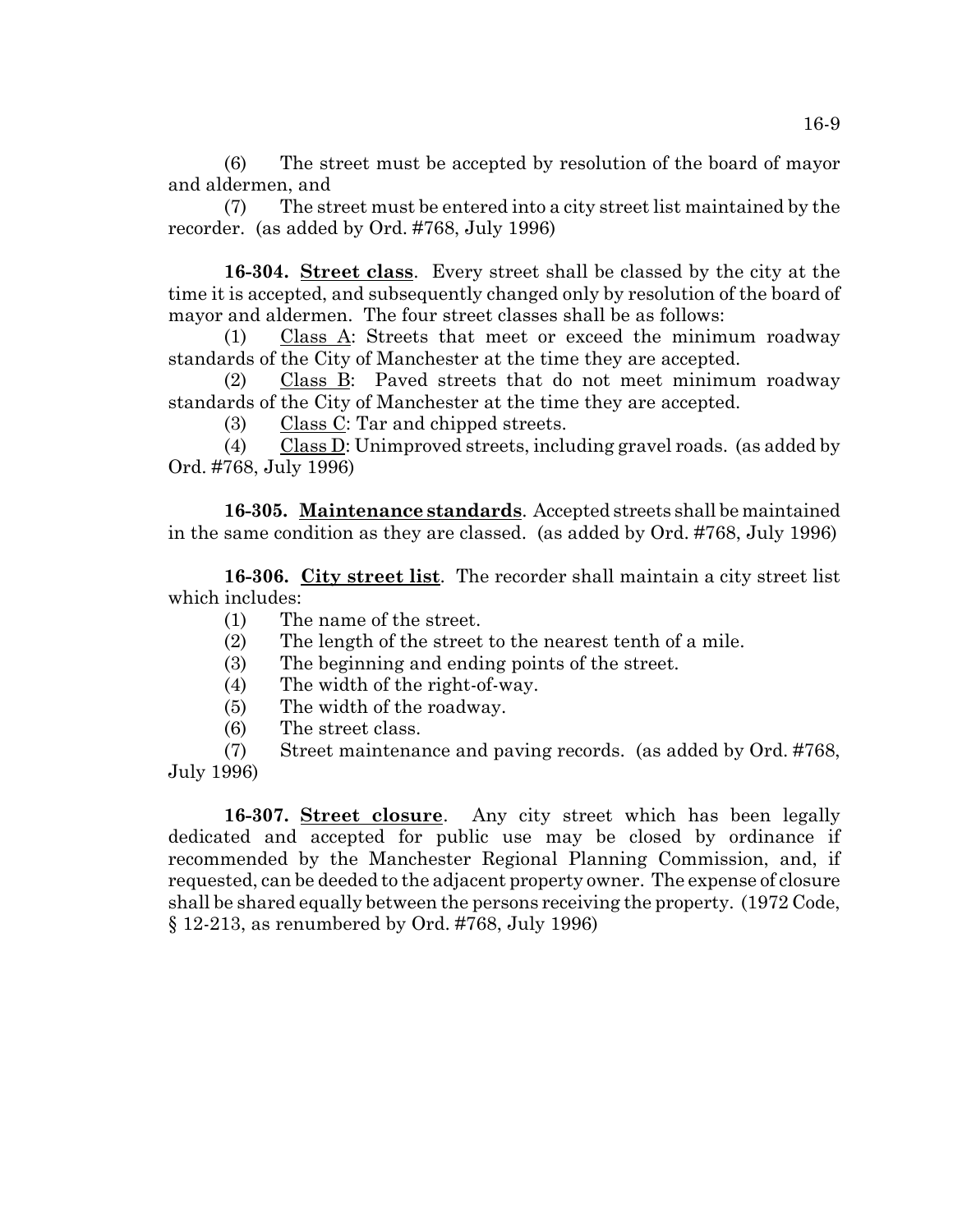# **CHAPTER 4**

# **SPECIAL EVENTS AND TEMPORARY STREET CLOSURES**

## **SECTION**

- 16-401. Definitions.
- 16-402. Permit or notice required for special events.
- 16-403. Application for a permit.
- 16-404. Time of filing application.
- 16-405. Barricades, litter collection and sanitary facilities.
- 16-406. Hold harmless; liability insurance.
- 16-407. Personnel cost; permit fee; grant program.
- 16-408. Compliance with laws.
- 16-409. Conditions in permits.
- 16-410. Standards for issuance of a permit.
- 16-411. Issuance or denial.
- 16-412. Appeals procedure.
- 16-413. Revocation of a permit.
- 16-414. Fee schedule

**16-401. Definitions.** (1) "Amusement ride or amusement attraction" shall be defined as in Tennessee Code Annotated, § 56-38-102, excluding wholly inflatable attractions.

(2) "Private gathering" means a special event that is held on private property and is not open to the public. A private gathering shall not be subject to the requirements of this chapter unless:

(a) A temporary street closure is requested;

(b) Two hundred (200) or more people gather in a residential area during the course of the event or

(c) Five hundred (500) or more people gather during the course of the event

(3) "Special event" shall mean any public gathering such as a block party, local special event, parade, festival, celebration, concert, carnival, fair, exhibits, trade shows or any similar occurrence to be conducted on public or private property within the City of Manchester, Tennessee. Special events occurring entirely within structures that have been approved by the city for occupancy by five hundred (500) or more people shall be exempt from the requirements of this chapter.

(4) "Temporary street closure" shall refer to a condition created by special event or private gathering to be conducted within or on any street or intersection in the City of Manchester, Tennessee that requires any lane of travel be closed for a public safety purpose. Any request for temporary street closure(s) is deemed a request for a special event and requires a special event permit. Any temporary street closure authorized in whole or in part by the city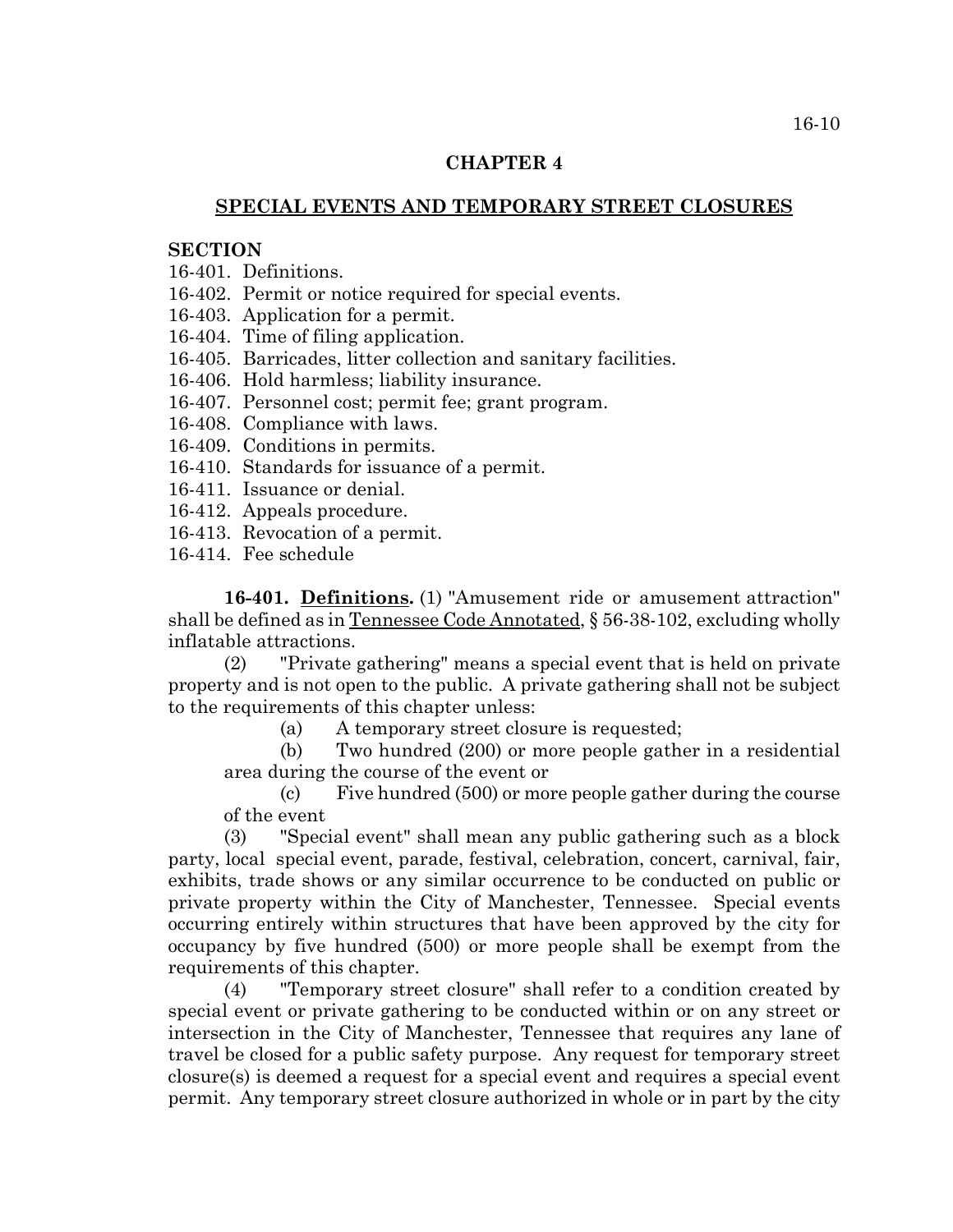for municipal purposes, including, but not limited to, conveyance of traffic or travel is exempt from this chapter.

(5) "Board" shall mean a board consisting of the mayor, police chief, fire chief, public works director and finance director, or their respective designees. The board of mayor and aldermen shall be designated as such. (as added by Ord. #1524, April 2017, as amended by Ord. #1539, June 2017)

**16-402. Permit or notice required for special events.** (1) Notice for private gatherings. No permit shall be required for a private gathering unless a temporary street closure permit is requested; however, seventy-two (72) hours notice to the police and fire departments shall be required. Such notice may be oral and shall contain the date, time and place of the gathering, as well as contact information.

(2) Permit required. No person, firm, corporation or organization shall participate in, advertise for or in any way promote, organize, control, manage, solicit or induce participation in a special event or a private gathering where a temporary street closure is requested unless a special event permit has first been obtained from the city finance director.

(3) No person, firm, corporation or organization shall violate any of the terms of a permit issued for a special event or this article nor join or participate in any permitted activity under this article over the objection of the permit holder nor in any manner interfere with the progress or orderly conduct of a special event.

(4) No permit shall be required for the following:

(a) Events sponsored fifty percent (50%) or greater by the City of Manchester or any of its departments or commissions;

(b) Saturday community market booth sales approved or sanctioned by the Coffee County Commission or appropriate committee of the county commission restricted to sale of the following:

(i) Agricultural commodities, which qualify for inclusion in the "Pick Tennessee Products" program of the Tennessee Department of Agriculture and produced by a member who is participating in that program, or grown within fifty (50) miles of the Coffee County Courthouse sold by the producer or

(ii) Arts, crafts and food stuffs created or prepared by the seller, excepting any liquid or beverage containing ethanol. (as added by Ord. #1524, April 2017)

**16-403. Application for a permit.** For special events, an application shall be made upon a form provided by the city finance director and shall contain all of the following information.

(1) The name, residence and business address and phone number of each person and organization sponsoring the special event. If an organization, the application shall indicate whether it is authorized to do business within the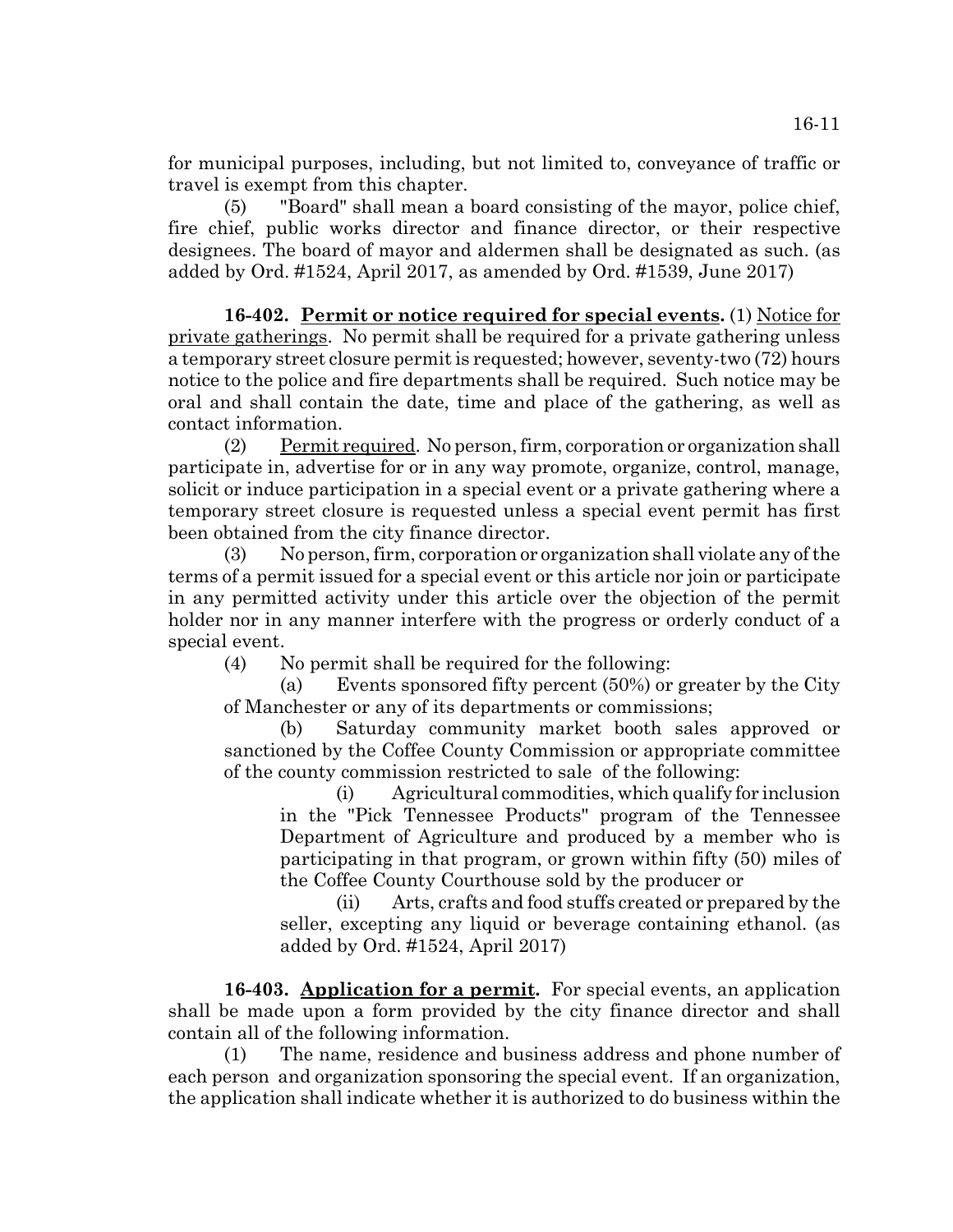State of Tennessee and contain the names, residences and business addresses and phone numbers of the president or chairman.

(2) The date or dates and beginning and ending hours of such special event;

(3) The location, including blocks, streets or intersections, in which such special event will occur and a map of same and indicate where a temporary street closure is required, if any;

(4) The estimated number of persons who will participate;

(5) The purpose or nature of the special event;

(6) Whether parking is requested to be restricted or prohibited during such closure;

(7) Whether any sound amplification equipment is proposed to be used and, if so, information describing such sound amplification. No sound amplification equipment shall be used in anyway contrary to the applicable city ordinance on sound amplification equipment or contrary to the city ordinance on noise;

(8) Whether or not charity, gratuity or offerings will be solicited or accepted or sales of food, beverages, including alcohol or beer, or other merchandise will occur;

(9) Whether any temporary street closure will occupy all or only a portion of the street or intersection involved;

(10) Whether the special event includes any amusement attraction or amusement ride; and

(11) Such other information as the city finance director deems reasonably necessary in order to carry out his duties under this chapter. (as added by Ord. #1524, April 2017)

**16-404. Time of filing application.** The application shall be filed no less than ten (10) days nor more than three hundred sixty-four (364) days prior to the scheduled beginning date of such special event. (as added by Ord. #1524, April 2017, and amended by Ord. #1539, June 2017)

# **16-405. Barricades, litter collection and sanitary facilities.**

When a special event permit is granted and includes a temporary street closure, applicants shall provide and remove such barricades and warning devices as are deemed necessary by and are acceptable to the city finance director. In no event shall any barricades, signs or warning devices fall below the standards in the Manual on Uniform Traffic Control Devices. Applicants shall also provide for the collection and removal, at applicant's expense, of all trash, garbage and litter caused by or arising out of such special event and for adequate sanitary facilities as are deemed necessary by the city finance director. Each applicant shall enter into a written agreement specifying the duties to be performed under this section and the costs to be imposed. Such written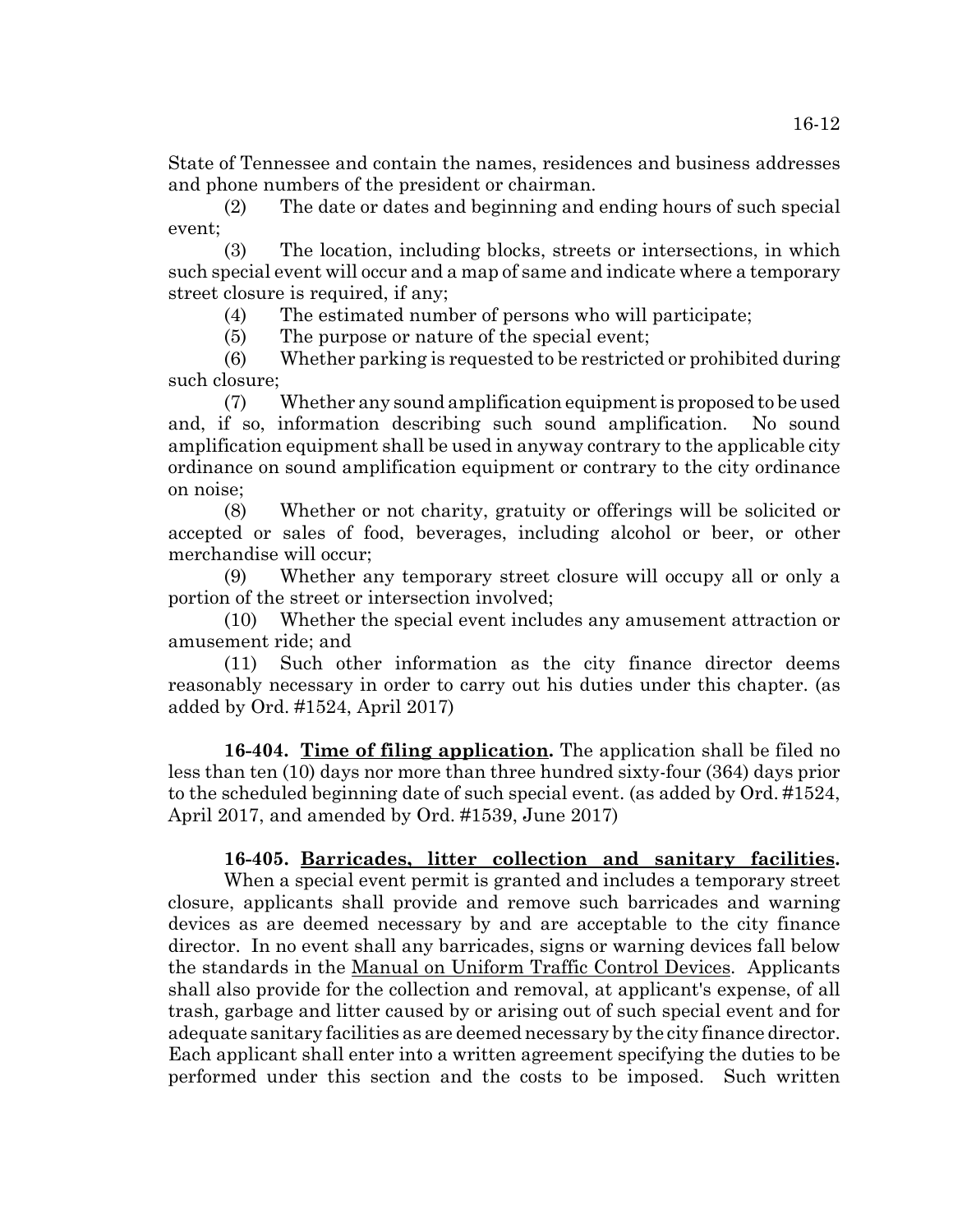agreement shall be in a form approved by the city attorney and shall be binding after approval by the city finance director. (as added by Ord. #1524, April 2017)

**16-406. Hold harmless; liability insurance.** Applicants shall agree in writing to assume the defense of and indemnify and save harmless the city, its aldermen, boards, commissions, officers, employees and agents, from all suits, actions, damages or claims to which the city may be subjected of any kind or nature whatsoever resulting from, caused by, arising out of or as a consequence of special event and the activities permitted in connection therewith. The city finance director shall require the applicant to submit a certificate of liability insurance from a Tennessee state-licensed entity prior to the event in an amount no less than one million dollars (\$1,000,000.00), depending upon the nature, size and duration of the event, which names the City of Manchester as an additional insured. (as added by Ord. #1524, April 2017)

**16-407. Personnel cost; permit fee; grant program.** (1) In addition to a permit fee, applicants shall pay to the city the cost of city personnel who are required by the city to work overtime hours or other than regular shift or perform duties during or because of special event. An application for a special event permit shall be accompanied by a permit review fee of twenty-five dollars (\$25.00). Governmental entities and federally designated non-profit organizations shall be exempt from permit review fees.

(2) Organizers of events may apply for in-kind support from the City of Manchester, as provided in the "special event grant policy," which is hereby adopted by reference and made a part of this chapter as if fully set forth herein. The reviewing board shall have the authority to administer the special event grant policy and amend its terms as needed. (as added by Ord. #1524, April 2017)

**16-408. Compliance with laws.** Prior to the issuance of a permit under this chapter, all applicable ordinances and laws shall be complied with and all required permits and licenses shall be secured in connection with such special event, or the proposed activities therewith including, but not limited to, peddling, street vending, charitable solicitations, collections or acceptance of gratuities, the sale of food, beverages, including alcohol or beer, or other merchandise, or the use of candles, torches, fires or other combustibles, or amusement attractions or rides.

**16-409. Conditions in permits.** (1) Conditions. Any permit granted under this chapter may contain conditions reasonably calculated to reduce or minimize the dangers and hazards to vehicular or pedestrian traffic or to the public health, safety, tranquility, morals or welfare, including, but not limited to, changes in time, duration, numbers of participants or noise levels.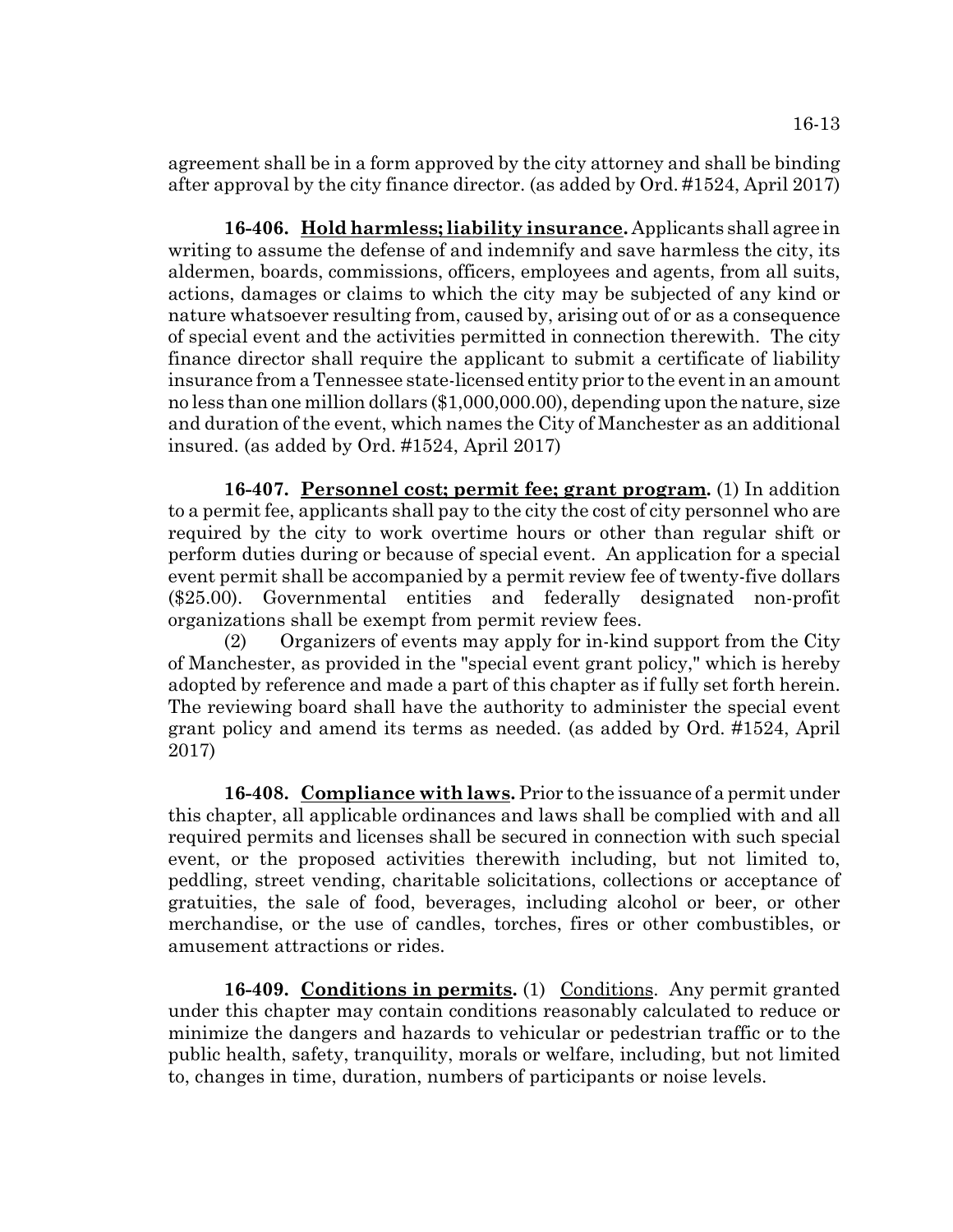(2) Deposit or bond. The city finance director may also require as a condition of the permit a deposit or bond to cover clean-up or other costs. The amount of the deposit or bond shall be related to the size, nature and duration of the event and shall be refundable, to the extent not exhausted by clean-up, damage and/or other costs. (as added by Ord. #1524, April 2017)

**16-410. Standards for issuance of a permit.** A permit shall be issued when, from a consideration of the application and from such other information as may otherwise be obtained, all of the following circumstances exist:

(1) The applicant has not knowingly and with intent to deceive, made any false, misleading or fraudulent statements of material fact in the application for a permit or in any other document required pursuant to this chapter;

(2) The application has met the standards in this chapter and paid in advance any fee required and agrees to such conditions as are imposed in the permit;

(3) The time, duration and size of the special event will not substantially disrupt the orderly and safe movement of other traffic or create a public nuisance or danger;

(4) The special event is of a size or nature such that it will not require the diversion of so great a number of public safety officers of the city as to prevent normal public safety protection to the city;

(5) The concentration of persons, vehicles, equipment or facilities will not unduly interfere with proper fire and police protection of, or ambulance service to, areas contiguous to such special event;

(6) The special event will not unduly interfere with the movement of firefighting equipment on the way to a fire or 911 call;

(7) The special event will not unduly interfere with the orderly operation of parks, hospitals, churches, schools or other public and quasi-public institutions in the city; and

(8) The application has provided reasonable means for informing all persons listed in § 16-403(1) of this chapter and all other persons participating in the special event of the terms and conditions of such permit and all applicable laws. (as added by Ord. #1524, April 2017)

16-411. **Issuance or denial.** (1) Small special events. A special event where fewer than one thousand  $(1,000)$  people gather during the entire course of the event shall be considered a small special event. The board shall have authority to issue or deny a small special event permit. Written notice of the issuance or denial of a permit shall be provided to the applicant within fourteen (14) business days of receipt of a complete application.

(2) Large special events. A special event where one thousand one (1,001) or more people gather during the entire course of the event shall be considered a large special event. Applications for large special events shall be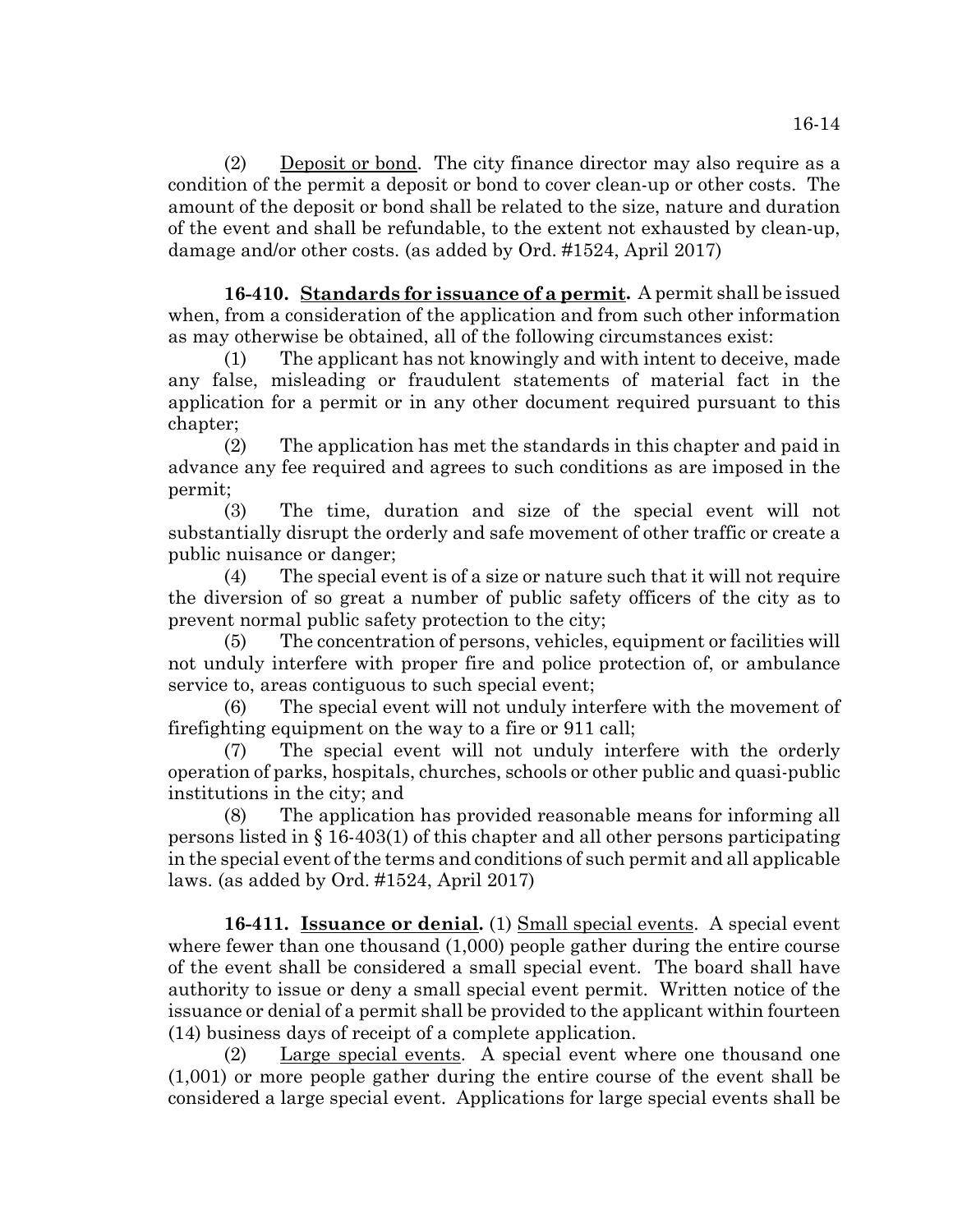considered by the board of mayor and aldermen. Applicant must be present at all meetings where the application is considered.

Failure to appear shall constitute good cause for denial of an application. At least ten days prior to any board meeting when a special event permit is to be considered, the applicant shall be given written notice by the city finance director that the application will be considered; such notice to contain the recommendation of the city finance director and staff.

Calculation. For the purposes of this section, the total number of people shall include all special event participants, workers and attendees;

(4) Denial. Applicants must meet the standards for issuance of a permit in order to receive a permit. Additional criteria for denial may include, but are not limited to:

(a) Failure to submit a complete application with supporting documentation;

(b) Previous revocation of a special event permit;

(c) Previous convictions by the persons listed in  $\S 16-403(1)$ , of this chapter for any crime involving moral turpitude, alcohol or drugs within the past ten  $(10)$  years;

(d) A finding that the proposed activity or use will unreasonably interfere with the general public's use and enjoyment of the area at the time of the event or in the future due to repetitive use or damage to a public facility;

(e) A finding that the proposed activity or use will unreasonably interfere with or detract from the public health, safety or welfare, or involve violence, crime or disorderly conduct, at least to the extent that can be reasonably foreseen;

(f) A finding that the proposed activity or use will entail extraordinary or burdensome expense or emergency operations by the city; or

(g) A finding that the proposed activity or use will constitute a nuisance to adjoining property owners.

 $(5)$  Notice. Written notice of the issuance or denial of a small or large special event permit shall be provided to the applicant within five (5) business days of any final decision. If a permit is denied, said written notice shall state the reasons for denial. (as added by Ord. #1524, April 2017)

**16-412. Appeals procedure.** An appeal from denial of the permit by the board shall be made in writing to the board of mayor and aldermen. (as added by Ord. #1524, April 2017, and amended by Ord. #1539, June 2017)

**16-413. Revocation of a permit.** Any permit for a special event issued pursuant to this chapter may be revoked by the city finance director, chief of police, fire chief or fire marshal, or their designees, at any time when, by reason of emergency, disaster, calamity, disorder, riot, extreme traffic conditions,